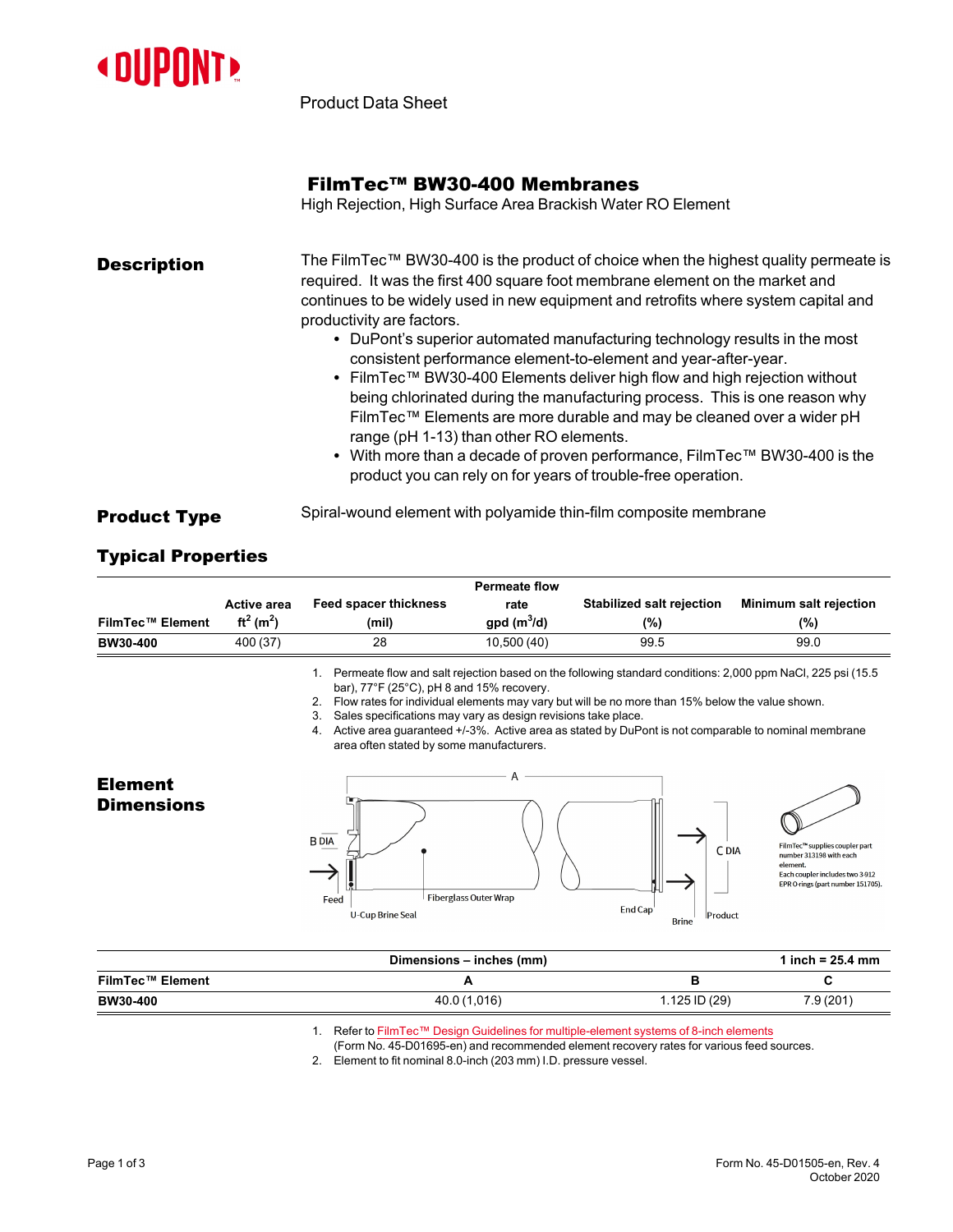| <b>Suggested</b>   | Membrane Type                                                                                                                                                                    | Polyamide Thin-Film Composite                                                                                                                                                                                                                                                                                                                                                                                  |  |
|--------------------|----------------------------------------------------------------------------------------------------------------------------------------------------------------------------------|----------------------------------------------------------------------------------------------------------------------------------------------------------------------------------------------------------------------------------------------------------------------------------------------------------------------------------------------------------------------------------------------------------------|--|
| <b>Operating</b>   | Maximum Operating Temperature <sup>a</sup>                                                                                                                                       | 113°F (45°C)                                                                                                                                                                                                                                                                                                                                                                                                   |  |
| <b>Conditions</b>  | Maximum Operating Pressure                                                                                                                                                       | 600 psig (41 bar)                                                                                                                                                                                                                                                                                                                                                                                              |  |
|                    | Maximum Pressure Drop                                                                                                                                                            | 15 psig (1.0 bar)                                                                                                                                                                                                                                                                                                                                                                                              |  |
|                    | pH Range                                                                                                                                                                         |                                                                                                                                                                                                                                                                                                                                                                                                                |  |
|                    | Continuous Operation <sup>a</sup>                                                                                                                                                | $2 - 11$                                                                                                                                                                                                                                                                                                                                                                                                       |  |
|                    | Short-Term Cleaning (30 min.) <sup>b</sup>                                                                                                                                       | $1 - 13$                                                                                                                                                                                                                                                                                                                                                                                                       |  |
|                    | <b>Maximum Feed Flow</b>                                                                                                                                                         | 70 gpm (15.9 m <sup>3</sup> /hr)                                                                                                                                                                                                                                                                                                                                                                               |  |
|                    | Maximum Feed Silt Density Index                                                                                                                                                  | SDI <sub>5</sub>                                                                                                                                                                                                                                                                                                                                                                                               |  |
|                    | Free Chlorine Tolerance <sup>c</sup>                                                                                                                                             | $< 0.1$ ppm                                                                                                                                                                                                                                                                                                                                                                                                    |  |
|                    | b. Refer to FilmTec™ Cleaning Guidelines (Form No. 45-D01696-en).<br>(Form No. 45-D01569-en) for more information.                                                               | a. Maximum temperature for continuous operation above pH 10 is 95°F (35°C).<br>c. Under certain conditions, the presence of free chlorine and other oxidizing agents will cause premature<br>membrane failure. Since oxidation damage is not covered under warranty, DuPont recommends removing<br>residual free chlorine by pretreatment prior to membrane exposure. Please refer to Dechlorinating Feedwater |  |
| <b>Important</b>   | Proper start-up of reverse osmosis water treatment systems is essential to prepare the                                                                                           |                                                                                                                                                                                                                                                                                                                                                                                                                |  |
| <b>Information</b> | membranes for operating service and to prevent membrane damage due to                                                                                                            |                                                                                                                                                                                                                                                                                                                                                                                                                |  |
|                    | overfeeding or hydraulic shock. Following the proper start-up sequence also helps                                                                                                |                                                                                                                                                                                                                                                                                                                                                                                                                |  |
|                    | ensure that system operating parameters conform to design specifications so that                                                                                                 |                                                                                                                                                                                                                                                                                                                                                                                                                |  |
|                    | system water quality and productivity goals can be achieved.                                                                                                                     |                                                                                                                                                                                                                                                                                                                                                                                                                |  |
|                    | Before initiating system start-up procedures, membrane pretreatment, loading of the<br>membrane elements, instrument calibration and other system checks should be<br>completed. |                                                                                                                                                                                                                                                                                                                                                                                                                |  |
|                    | Please refer to the application information literature entitled Start-Up Sequence<br>(Form No. 45-D01609-en) for more information.                                               |                                                                                                                                                                                                                                                                                                                                                                                                                |  |
| <b>Operation</b>   | Avoid any abrupt pressure or cross-flow variations on the spiral elements during start-                                                                                          |                                                                                                                                                                                                                                                                                                                                                                                                                |  |
| <b>Guidelines</b>  | up, shutdown, cleaning or other sequences to prevent possible membrane damage.                                                                                                   |                                                                                                                                                                                                                                                                                                                                                                                                                |  |
|                    | During start-up, a gradual change from a standstill to operating state is recommended<br>as follows:                                                                             |                                                                                                                                                                                                                                                                                                                                                                                                                |  |
|                    | 20 seconds.                                                                                                                                                                      | • Feed pressure should be increased gradually over a 30-60 second time frame.<br>• Cross-flow velocity at set operating point should be achieved gradually over 15-                                                                                                                                                                                                                                            |  |
| <b>General</b>     | • Keep elements moist at all times after initial wetting.                                                                                                                        |                                                                                                                                                                                                                                                                                                                                                                                                                |  |
| <b>Information</b> | • If operating limits and guidelines given in this bulletin are not strictly followed, the                                                                                       |                                                                                                                                                                                                                                                                                                                                                                                                                |  |
|                    |                                                                                                                                                                                  | FilmTec™ Reverse Osmosis and Nanofiltration Three-Year Prorated Limited                                                                                                                                                                                                                                                                                                                                        |  |
|                    |                                                                                                                                                                                  | Warranty (Form No. 45-D00903-en) will be null and void.                                                                                                                                                                                                                                                                                                                                                        |  |
|                    | • To prevent biological growth during prolonged system shutdowns, it is                                                                                                          |                                                                                                                                                                                                                                                                                                                                                                                                                |  |
|                    |                                                                                                                                                                                  | recommended that membrane elements be immersed in a preservative solution.                                                                                                                                                                                                                                                                                                                                     |  |
|                    | • The customer is fully responsible for the effects of incompatible chemicals and                                                                                                |                                                                                                                                                                                                                                                                                                                                                                                                                |  |
|                    | lubricants on elements.                                                                                                                                                          |                                                                                                                                                                                                                                                                                                                                                                                                                |  |
|                    | • Maximum pressure drop across an entire pressure vessel (housing) is 50 psi (3.4                                                                                                |                                                                                                                                                                                                                                                                                                                                                                                                                |  |
|                    | bar).<br>• Avoid static permeate-side backpressure at all times.                                                                                                                 |                                                                                                                                                                                                                                                                                                                                                                                                                |  |
|                    |                                                                                                                                                                                  |                                                                                                                                                                                                                                                                                                                                                                                                                |  |